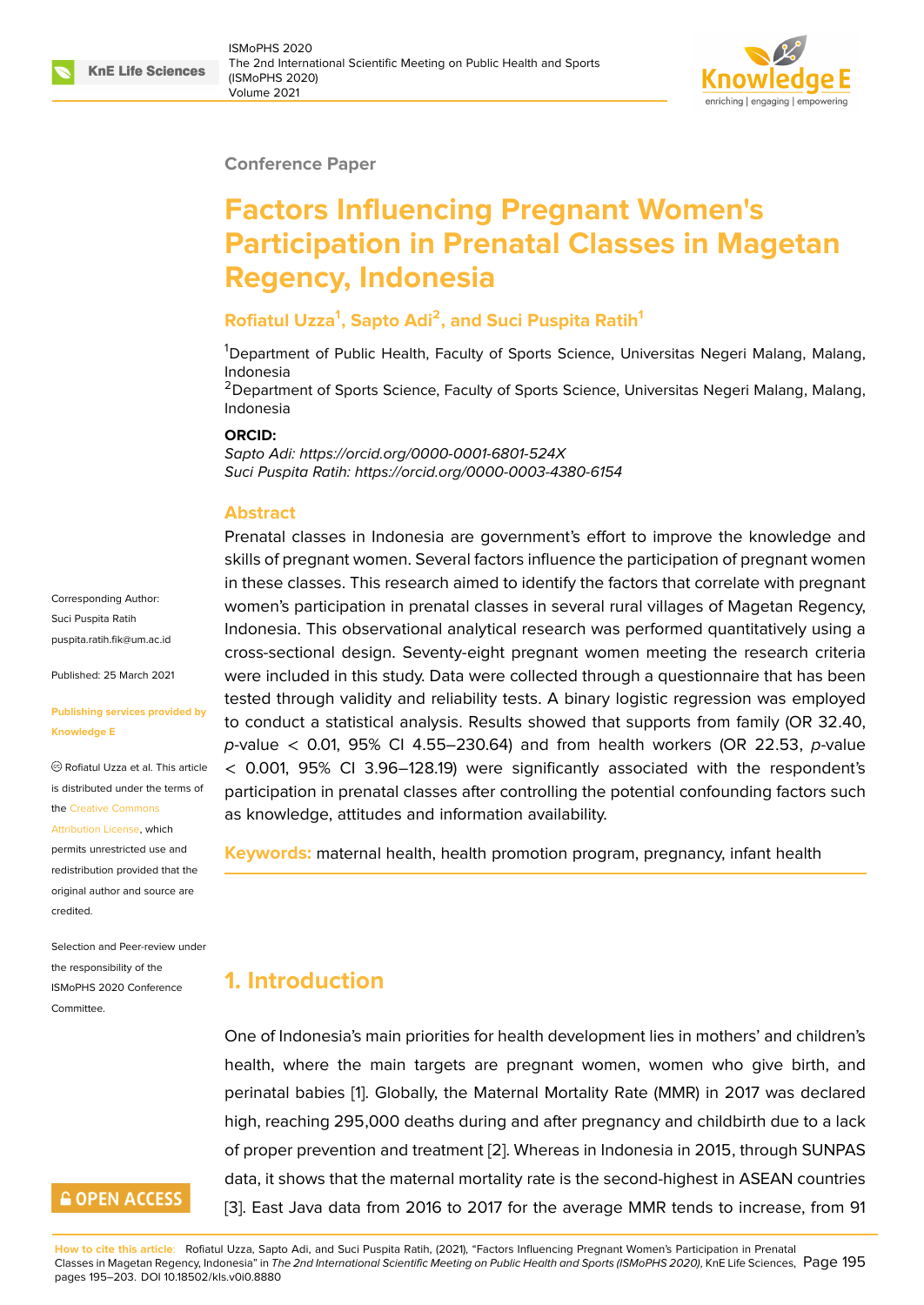to 91.92 per 100,000 live births [4]. Based on the Health Office's research data in 2017 from all districts/cities located in East Java Province, Magetan Regency is included in the region with an MMR of 97.57 per 100,000 live births above the average of East Java Province [4]. Furthermore, [in](#page-7-1) 2018, MMR in Magetan Regency increased to 158 per 100,000 live births [5]. The increase in MMR in Magetan Regency was due to the insufficient knowledge of pregnant women and their families regarding pregnant women's healt[h, t](#page-7-1)he maternal and child health handbook not being used optimally, and the lack of understandin[g o](#page-7-2)f officers regarding ANC [5].

The government's efforts to improve maternal health care in a class program are based on the MCH handbook. Implementing the class program for pregnant women helps support the improvement and change in pre[gn](#page-7-2)ant women and their families' behaviour towards the health of pregnant women [6]. All public health centres have held pregnant women classes in Magetan Regency, one of the public health centres in Tebon [7]. In the Tebon Health Centre's working area, there is still an increase in maternal and infant mortality, from 2 incidents to 5 incidents in [20](#page-7-3)17 towards 2018. Besides, based on a preliminary study on September 24, 2019, only 49% of the total pregnant women in 2018 [p](#page-7-4)articipated and classes of pregnant women whose attendance does not reach 100% for each meeting. In previous research by Emiyanti (2017), mothers' participation in the class program for pregnant women was influenced by knowledge, attitudes, and support from the husbands or family [8]. Thus, the purpose of this research is to find out what factors are related to the participation of pregnant women in the class of pregnant women in the working area of the public health centre in Tebon, Magetan Regency.

### **2. Material and Method**

The analytic observational research design was carried out quantitatively through a cross-sectional approach. The research location is in the Public Health Centre in Tebon, Magetan Regency, with an area of 8 villages. The time to collect research data was from December 2019 to January 2020. The study used a population of all pregnant women recorded in the Tebon Public Health Centre in 2019, amounting to 306 pregnant women. While the research sample calculation used the Slovin formula and the results obtained were 78 samples, the sampling was simple random (simple random sampling) by taking into account the study's inclusion and exclusion criteria.

The research data were collected using a questionnaire instrument tested for validity and reliability to 20 pregnant women outside the study sample. The questionnaire made contains the respondent's identity, a description of the dependent variable (participation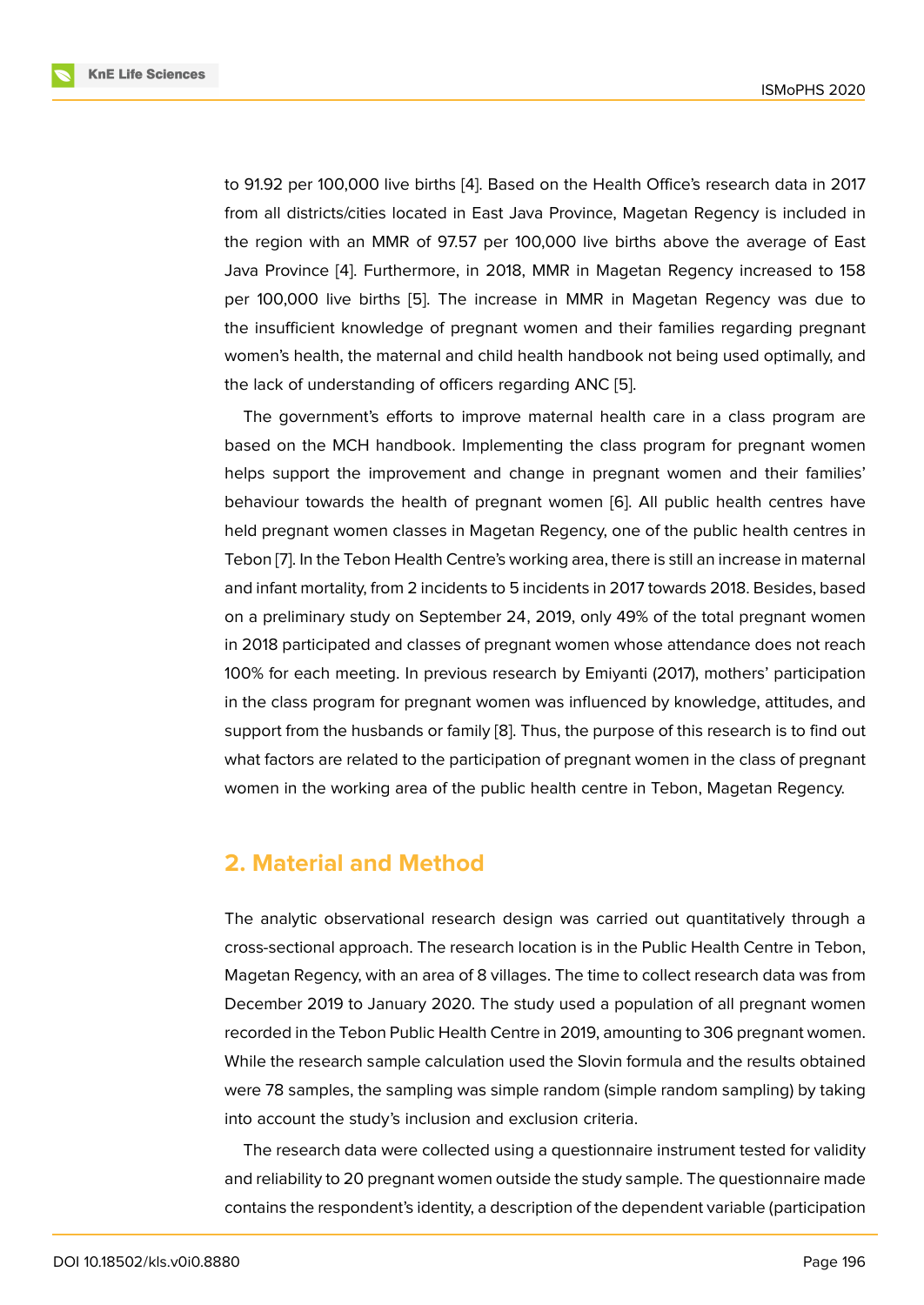of pregnant women), and a description of the independent variables (knowledge, attitudes, information availability, affordability, family support, and support for health workers). The research data results were analysed through computer software in univariate, bivariate with the chi-square test, and multivariate with multiple logistic regression tests.

### **3. Results**

### **3.1. Characteristics of the respondents**

The respondents' characteristics in this study include age, employment status, and the latest education. Of the total 78 respondents, there were 55 respondents (70.5%) with the age category not at risk (20-35 years), while there were 23 respondents (29.5%) with the risk age category  $\ll$  20 years,  $>$  35 years). The job variable shows that as many as 45 respondents (59.0%) have a non-working status, while 32 respondents (41.0%) have working status, namely, shop employees, traders, farmers, civil servants, and entrepreneurs. There were 15 respondents (19.2%) who did not complete compulsory 12 years of education, while in the higher education category, there were 63 pregnant women (80.8%) who completed 12 years of compulsory education.

### **3.2. Participation in prenatal classes and its factors**

A total of 78 respondents, 32 pregnant women (41.0%), did not participate in the Tebon Health Centre pregnant women class program. In contrast, 46 other pregnant women (59.0%) participated in the Public Health Centre Tebon prenatal class program. The participation of respondents in pregnant women is influenced by several factors, including knowledge, attitudes, availability of information, affordability, family support, and support from health workers. The relationship between these factors and participation in the prenatal class can be seen in Table 1.

Respondents with an adequate level of knowledge about the benefits of a class for pregnant women tend to participate in a class for pregnant women (73.5%) than respondents with an insufficient knowledge level (34.5%). In line with knowledge, respondents with good attitudes towards the class of pregnant women were more likely to participate in pregnant women (78.1%) than those with poor attitudes (45.6%). Participation in prenatal classes tends to be more among respondents who report the availability of useful information (66.1%) than those who are not good (40.9%). Also, based on affordability, participation in pregnant women is higher in the group of respondents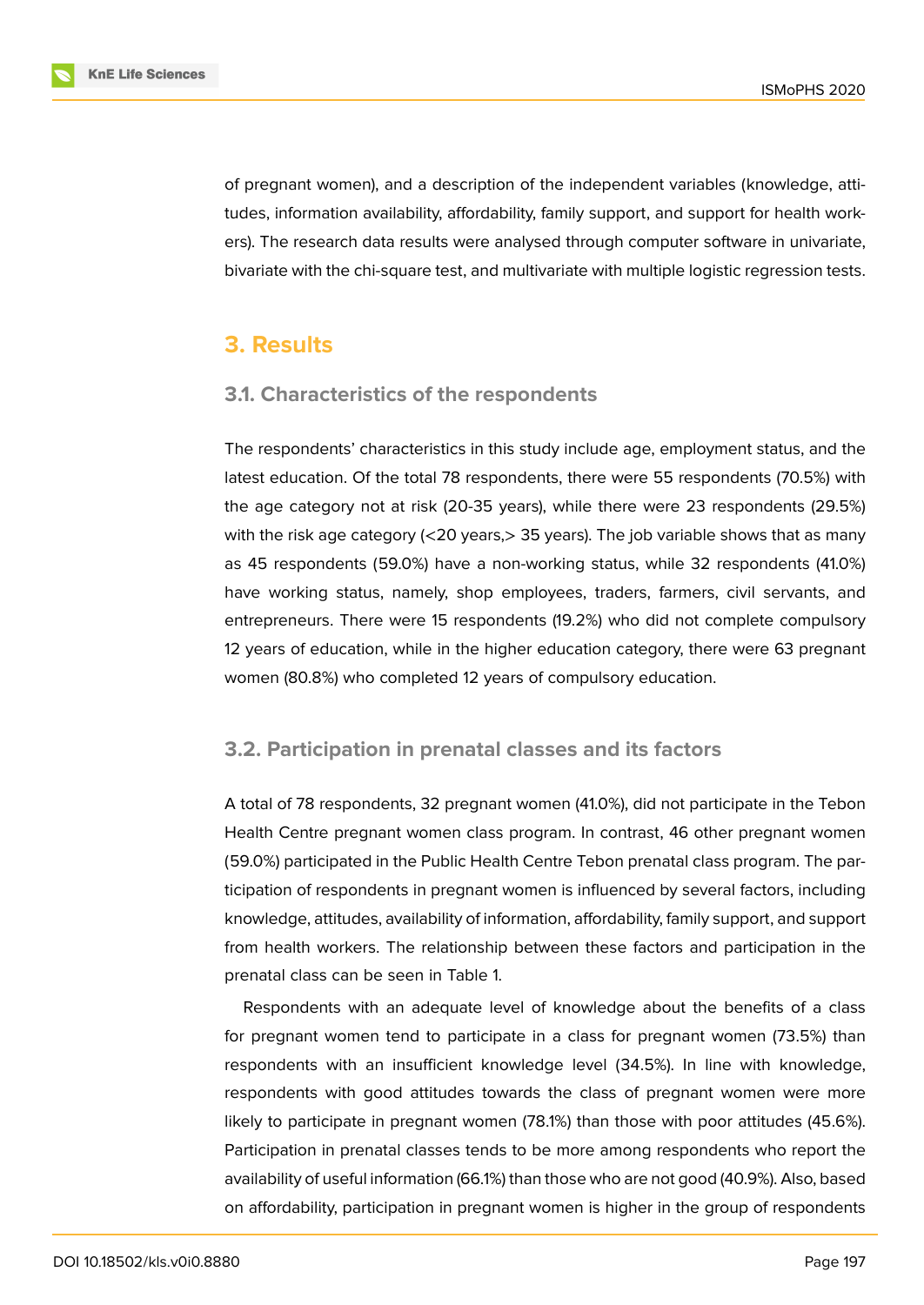| <b>Variable</b>                       |                  | Participation | Amount ( $N = 78$ ) |      |                  |     |
|---------------------------------------|------------------|---------------|---------------------|------|------------------|-----|
|                                       |                  | <b>Yes</b>    | <b>No</b>           |      |                  |     |
|                                       | $\boldsymbol{N}$ | %             | $\boldsymbol{N}$    | %    | $\boldsymbol{N}$ | %   |
| <b>Basic Knowledge</b>                |                  |               |                     |      |                  |     |
| Good                                  | 36               | 73.5          | 13                  | 26.5 | 49               | 100 |
| Not good                              | 10               | 34.5          | 19                  | 65.5 | 29               | 100 |
| <b>Attitude</b>                       |                  |               |                     |      |                  |     |
| Good                                  | 25               | 78.1          | $\overline{7}$      | 21.8 | 32               | 100 |
| Not good                              | 21               | 45.6          | 25                  | 54.3 | 46               | 100 |
| <b>Publicly Available Information</b> |                  |               |                     |      |                  |     |
| Good                                  | 37               | 66.1          | 19                  | 33.9 | 56               | 100 |
| Not good                              | 9                | 40.9          | 13                  | 59.1 | 22               | 100 |
| <b>Affordability</b>                  |                  |               |                     |      |                  |     |
| Affordable                            | 29               | 64.4          | 16                  | 35.6 | 45               | 100 |
| Not affordable                        | 17               | 51.5          | 16                  | 48.5 | 33               | 100 |
| <b>Family Support</b>                 |                  |               |                     |      |                  |     |
| Supportive                            | 38               | 79.2          | 10 <sup>1</sup>     | 20.3 | 48               | 100 |
| Not supportive                        | 8                | 26.7          | 22                  | 73.3 | 30               | 100 |
| <b>Healthcare Support</b>             |                  |               |                     |      |                  |     |
| Supportive                            | 38               | 90.5          | $\overline{4}$      | 9.5  | 42               | 100 |
| Not supportive                        | 8                | 22.2          | 28                  | 77.8 | 36               | 100 |

TABLE 1: Participation in prenatal classes based on the independent variables researched.

Source: Author's own work.

who claim that the class of pregnant women is easy to reach (64.4%) than those who claim to be challenging to reach (51.5%). Participation in pregnant women was also more in the group of respondents with good family support and health personnel (79.2% and 90.5%, respectively).

#### **3.3. Multivariate analysis**

Multiple logistic regression tests in multivariate analysis were carried out through several stages, namely bivariate selection, to determine which variables were candidates for multivariate modelling. Then check the confounding variable (which results in a change in the OR of other variables > 10%) and the interaction variable (variable with a p-value <0.05) until the final multivariate modelling is obtained as follows:

In the table above, the Omnibus Test value is 0.00, meaning that the resulting model is suitable for use. The Nagelkerke r-square value is 0.741, which shows that the variables of knowledge, attitudes, availability of information, family support, and support for health professionals can explain participation in the class of pregnant women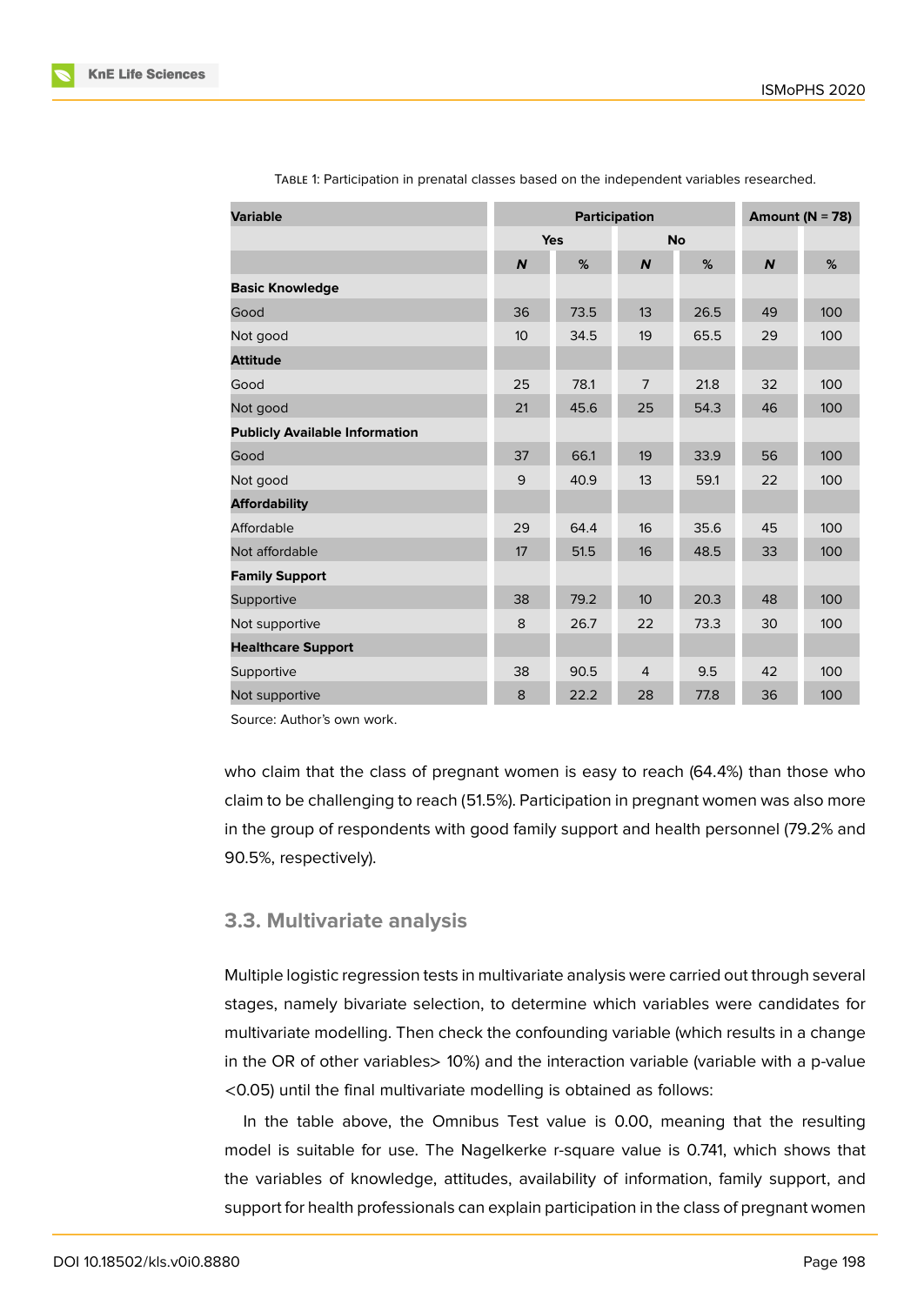| <b>Variable</b>                          | <b>OR</b> | <b>Standard Error</b> | (95% CI) |         |
|------------------------------------------|-----------|-----------------------|----------|---------|
| <b>Basic Knowledge</b>                   | 4.20      | 0.94                  | 0.660    | 26.759  |
| Attitude                                 | 1.36      | 0.95                  | 0.213    | 8.669   |
| <b>Publicly Available</b><br>Information | 1.50      | 0.96                  | 0.231    | 9.773   |
| <b>Family Support</b>                    | $32.40*$  | 1.00                  | 4.548    | 230.637 |
| <b>Healthcare Support</b>                | 22.53     | 0.89                  | 3.960    | 128.194 |

TABLE 2: Final multivariate modelling.

*\*P*-value < 0.001; Omnibus Test: 0.000; *Nagelkerke R Square*: 0.741 Source: Author's own work.

by 74.1 percent. Meanwhile, the remaining 25.9 percent is explained by unexamined variables. Multivariate analysis also showed that family support (OR 32.40, p-value <0.01, 95% CI 4.55-230.64) and health personnel support (OR 22.53, p-value <0.001, 95% CI 3.96-128.19) were predictors because they were significantly related to participation in the class of pregnant women. Meanwhile, knowledge, attitude, and availability of information are confounding factors.

### **4. Discussion**

The multivariate analysis results showed that family support was significantly related to the participation of pregnant women. Following H.L. Blum, this is stated that the surrounding environment has the most significant share of health [9]. This study was done by Astuti et al. (2016), where the results of the chi-square test obtained a pvalue of 0.033 <0.05, this proves that family support has a significant relationship with participation in the class of pregnant women [10]. Yusmaharani's rese[ar](#page-7-5)ch (2018) states a significant relationship between husband's support and the use of the class of pregnant women, where the husband is a part of the family who must pay more attention and responsibility to pregnant women [11]. In addi[tio](#page-7-6)n, research by Sherly et al. (2018) states that family or husband support dramatically determines the level of participation of pregnant women in the implementation of classes for pregnant women [12].

The study results indicated a si[gn](#page-7-7)ificant relationship between the support of health workers and the participation of pregnant women in the class program for pregnant women. Multiple logistic regression analysis showed that pregnant w[om](#page-7-8)en with the support of the right health personnel were 22.531 times more likely to participate in the class of pregnant women. The results of research support this research by Yuliantika (2016), which states that support from health workers has a significant relationship to class participation of pregnant women, which is evidenced by a p-value of 0.023 <0.05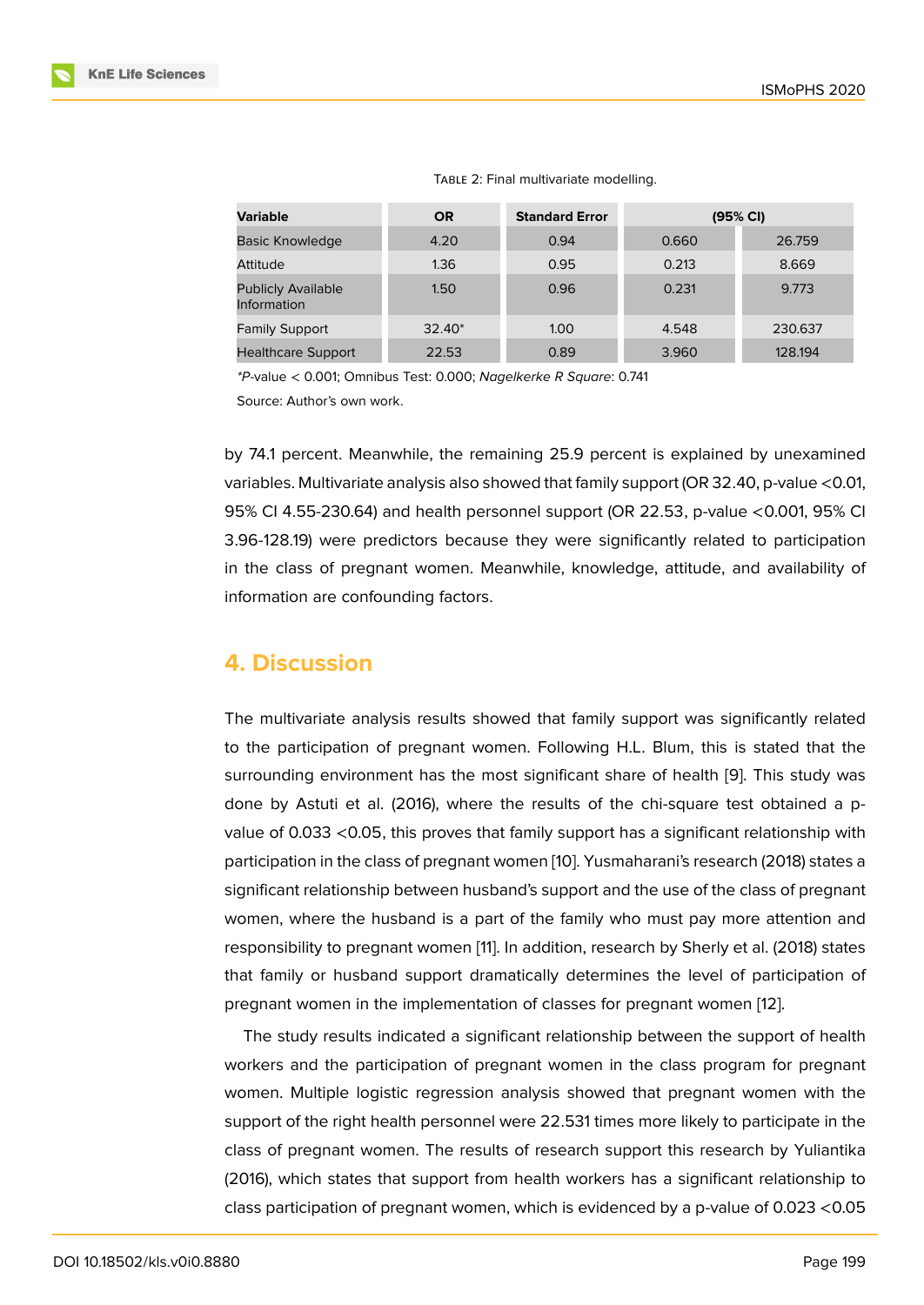[13]. Health workers or midwives as pregnancy examinations of pregnant women are more likely to be followed by pregnant women. Furthermore, prenatal class programs can be disseminated to pregnant women and their husbands or families who accompany [the](#page-7-9)m during the examination. This is supported by research that states that the support of health workers who most play a role in the participation of pregnant women to attend classes for pregnant women is a midwife, where the support is given in emotional, rewarding, instrumental, and informative [14].

Moreover, several factors may have influenced participation in the prenatal classes, although they were not statistically significant. According to Notoatmodjo (2011), knowledge is an internal factor in the behavi[our](#page-7-10) change process. This study's results are in line with research from Emiyanti et al., where the number of pregnant women with good knowledge has a willingness of 72.9% to join the class of pregnant women. This proves that the better the knowledge of pregnant women, the higher the willingness and understanding of the importance of participating in classes for pregnant women [8]. The same thing is found in research from Desmariyenti and Hartati (2019), which states that most pregnant women class participants are pregnant women with good knowledge [15]. Besides, attitudes about the class of pregnant women can also determi[ne](#page-7-11) the participation of respondents. Social psychology, known as Newcomb, suggests that an attitude is a form of readiness or willingness to take action [9]. A similar study by [Era](#page-7-12)yatna showed that the most dominant variable affecting maternal participation in attending classes for pregnant women was attitude [16]. Another study by Nurul et al. Stated that attitudes have a significant relationship with the use o[f t](#page-7-5)he class of pregnant women, where mothers who are negative towards the prenatal classes are three times more likely not to use the class of pregnant women t[han](#page-8-0) mothers who are positive [17].

Likewise, the availability of information about the class for pregnant women can also be a determinant. Yuliantika's research (2016) shows harmony, where there is a relationship between the availability of information and participation in classes [fo](#page-8-1)r pregnant women. The results of the relationship analysis obtained p-value = 0.001 <0.05 [13]. According to the theory put forward by Lawrence Green (1980), where information is one of the supporting factors for participation [9]. Participation can be defined as a form of participation, which is in line with the research. Another similar study by Wijanarko ([20](#page-7-9)14) states that there is a significant relationship between the availability of information and pregnant women's participation, where 63[%](#page-7-5) of pregnant women with the availability of good information follow the implementation of existing pregnant women classes [18].

The affordability aspect can also influence a mother's decision to join the classes for pregnant women in her area. Research by Risneni and Helmi (2017) states that the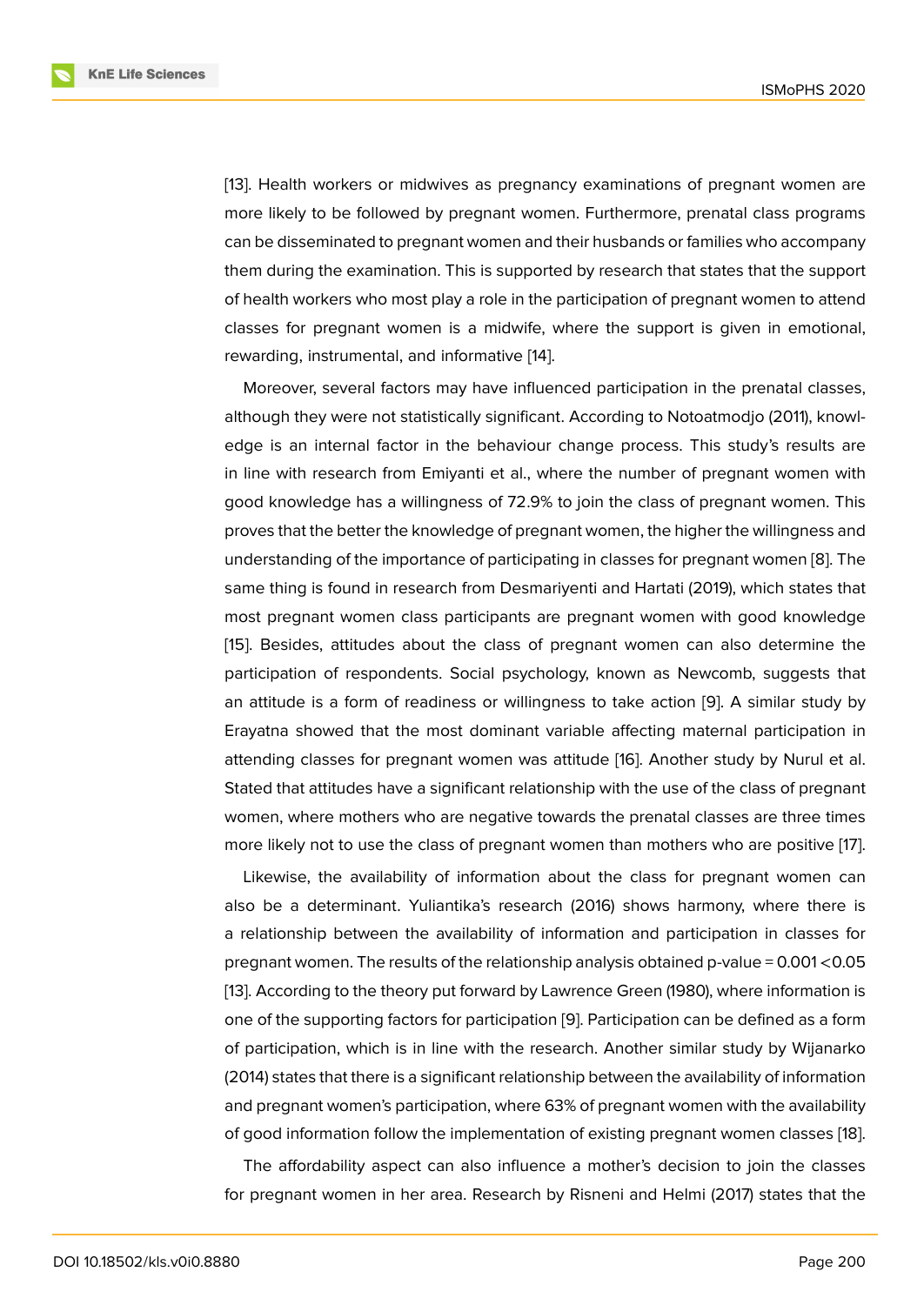distance factor has a relationship with compliance with pregnant women in the class of pregnant women [19]. In infield research, pregnant women stated that the distance between the house and the place where the classes were held for pregnant women was not too much of a barrier. Further, the road conditions that are not very good can still be traversed by transportation. Hence, there is no link between affordability and participation in the class of pregnant women.

# **5. Conclusion**

Most of the respondents in this study followed the class of pregnant women, namely 59.0%. Participation in the class of pregnant women in the working area of the Public Health Centre in Tebon, Magetan Regency, is significantly influenced by the variables of family support and support for health workers. This shows that the role of family/husband and healthcare greatly determines the level of participation of pregnant women in implementing the class of pregnant women. The variables of knowledge, attitudes, and information availability become confounding variables that may affect pregnant women's participation in the prenatal classes, even though they are not statistically related. Future research can develop a study combined with a qualitative approach to examine more profoundly and explore other factors that may affect pregnant women's participation in more depth.

# **Acknowledgement**

None

# **Conflict of Interest**

The authors declare that there is no conflict of interest.

### **References**

- [1] Ditjen Gizi dan KIA. (2014). *Pedoman Pelaksanaan Kelas Ibu Hamil*. Jakarta: Kementrian Kesehatan RI, pp. 1–31.
- <span id="page-6-0"></span>[2] WHO. (2019). *Maternal Mortality*. Retrieved from https://www.who.int/news-room/ fact-sheets/detail/maternal-mortality.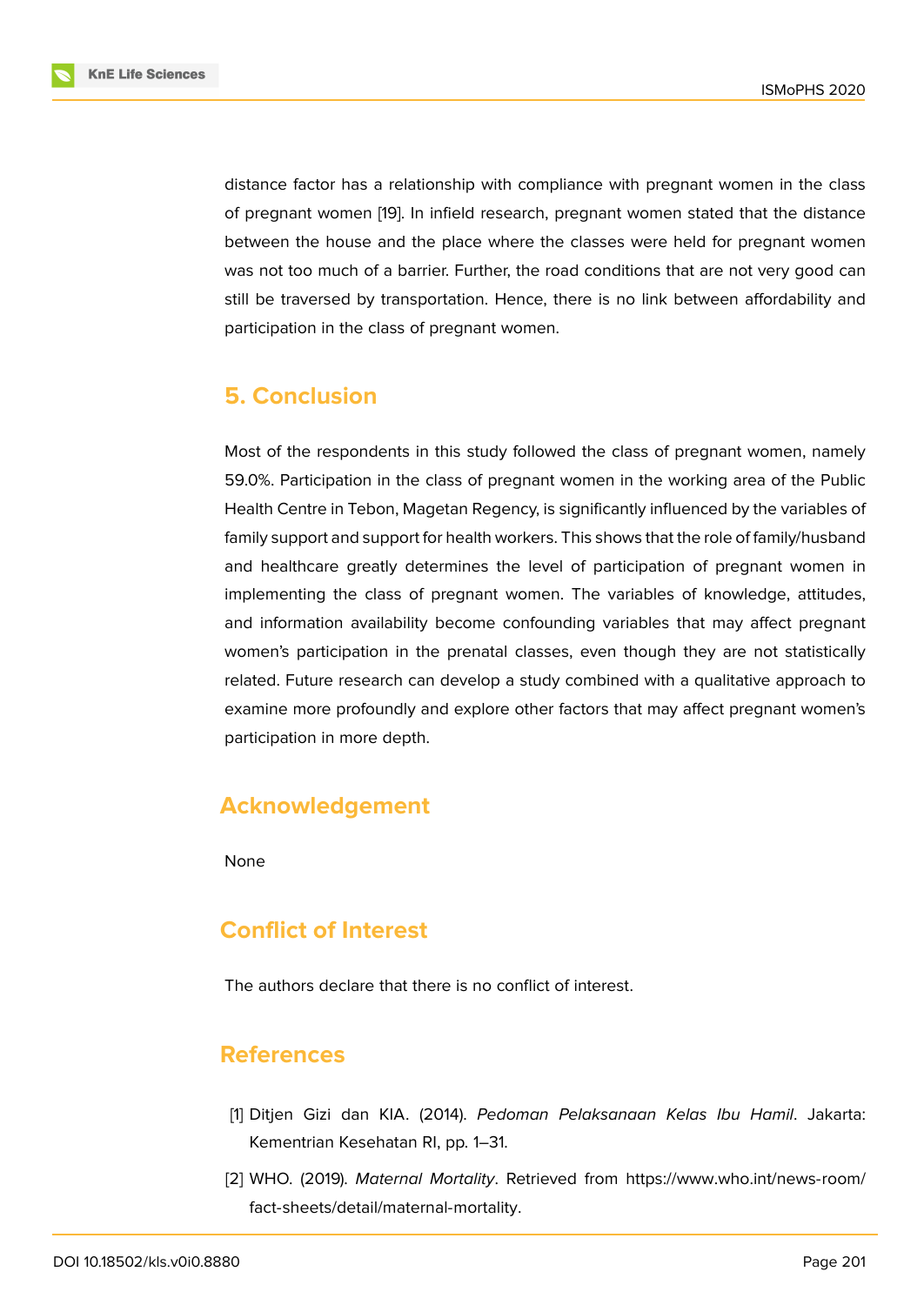- [3] Achadi, E. L. (2019). Kematian Maternal dan Neonatal di Indonesia. *Rakerkesnas 2019*, issue 13, pp. 1–47.
- <span id="page-7-0"></span>[4] Riskesdas. (2018). Profil Kesehatan Propinsi Jawa Timur Tahun 2017. *Nucleic Acids Research*, vol. 34, issue 11, pp. e77–e77.
- <span id="page-7-1"></span>[5] Dinkes Kab. Magetan. (2019). *Profil Kesehatan Kabupaten Magetan Tahun 2018* (Magetan: Dinas Kesehatan Kabupaten Magetan.
- <span id="page-7-2"></span>[6] Puspitasari, L. (2012). Gambaran Pelaksanaan Kelas Ibu Hamil. *Jurnal Kesehatan Masyarakat*, vol. 1, issue 2, pp. 1–7.
- <span id="page-7-3"></span>[7] Dinkes Kab. Magetan. (2018). *Laporan Kinerja Tahun 2017 Dinas Kesehatan Kabupaten Magetan Tahun 2017*. Retrieved from http://www.bpn.go.id/Portals/0/ perencanaan/dokumen-publik/LAPORANKINERJA2014.pdf.
- <span id="page-7-4"></span>[8] Emiyanti, M. Z. R. and Winarni, S. (2017). Analisis Faktor-Faktor yang Berhubungan dengan Keikutsertaan Kelas Ibu Hamil Januari-Juli Tahun 2017. *[Jurnal Kesehatan](http://www.bpn.go.id/Portals/0/perencanaan/dokumen-publik/LAPORANKINERJA2014.pdf.) Masyarakat*[, vol. 5, issue 4, pp. 801–11.](http://www.bpn.go.id/Portals/0/perencanaan/dokumen-publik/LAPORANKINERJA2014.pdf.)
- <span id="page-7-11"></span>[9] Notoatmodjo, S. (2011). *Pendidikan dan Perilaku Kesehatan*. Jakarta: Rineka Cipta.
- <span id="page-7-5"></span>[10] Astuti, W. W., Sofiyanti, I. and Widyaningsih, A. (2016). Faktor-Faktor yang Berhubungan Dengan Keikutsertaan Mengikuti Kelas Ibu Hamil di Puskesmas Candiroto Kabupaten Temanggung. *Rakernas Aipkema 2016*, vol. 33, issue 1, pp. 19–29.
- <span id="page-7-6"></span>[11] Yusmaharani, Y. (2018). Hubungan Dukungan Suami dengan Pemanfaatan Kelas Ibu Hamil di Wilayah Kerja Puskesmas Harapan Raya Pekanbaru. *Kesmars: Jurnal Kesehatan Masyarakat, Manajemen dan Administrasi Rumah Sakit*, vol. 1, issue 1, pp. 1–5.
- <span id="page-7-7"></span>[12] Sari, N. P., Faridawati, E., & Wahyudi, A. (2020). Determinan Rendahnya Partisipasi Ibu Hamil dalam Mengikuti Kelas Ibu Hamil di Wilayah Kerja Puskesmas Sungai Salak Tahun 2018. *Avicenna: Jurnal Ilmiah*, vol. 15, issue 1, pp. 61-73.
- <span id="page-7-8"></span>[13] Yuliantika, Y. (2016). Faktor yang Berhubungan dengan Partisipasi Ibu Hamil Risiko Tinggi dalam Mengikuti Program Kelas Ibu Hamil di Wilayah Kerja Puskesmas Sukolilo. (Undergraduate Thesis Universitas Negeri Semarang, 2016). Retrieved from http://lib.unnes.ac.id/id/eprint/25728
- <span id="page-7-9"></span>[14] Hidayah, N., Muhaimin, T. and Nurhapipa, N. (2018). Faktor yang Mempengaruhi [Pemanfaatan Kelas Ibu Hamil Tahun](http://lib.unnes.ac.id/id/eprint/25728) 2018. *Photon*, vol. 9, issue 1, pp. 1–8.
- <span id="page-7-12"></span><span id="page-7-10"></span>[15] Desmariyenti, D. and Hartati, S. (2019). Faktor yang Berhubungan dengan Keikutsertaan Ibu Hamil dalam Kelas Ibu Hamil. *Photon Jurnal Sains dan Kesehatan*, vol. 9, issue 2, pp. 114–122.